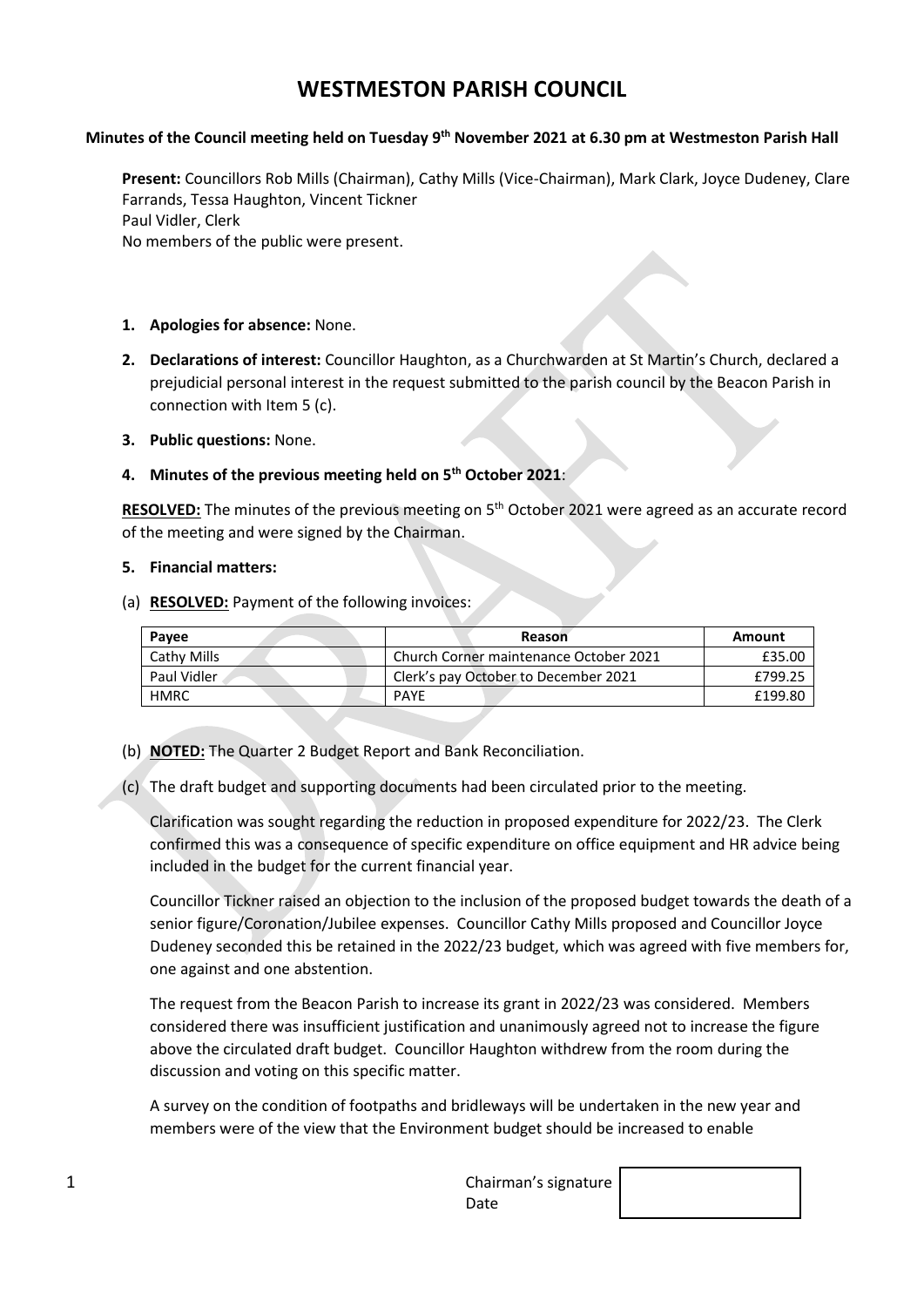improvements to be carried out to rights of way in the next financial year and unanimously agreed to increase the amount to £3000.

**RESOLVED:** To agree an expenditure budget of £13,000 for 2022/23 and set a precept of £13,000.

### **6. Planning:**

## (a) **Development opposite Westmeston Place, east of Lewes Road and Blackdog Farm east of Lewes Road:**

The Clerk reported the building under construction and keeping of horses opposite Westmeston Place and a residential caravan at Blackdog Farm had been brought to the attention of Lewes District Council. To date, no response had been received.

**RESOLVED:** As these matters had been ongoing for some months, members agreed for the Clerk to escalate the matter to the Head of Planning at Lewes District Council and the South Downs National Park Authority if a response was not received by the end of November 2021.

#### (b) **Applications for planning permission:**

#### **LW/21/0729 Land East of Ditchling Road, Wivelsfield**

Outline application with all matters reserved except for access for the erection of up to 96no. dwellings.

**RESOLVED:** Members agreed to comment as follows: Westmeston Parish Council objects to the proposals.

The Parish Council is concerned this development would adversely impact on the infrastructure and environment of the wider area and Westmeston in particular.

The capacity of the existing narrow rural roads in Westmeston and the impact generated by additional vehicles from the development would result in additional noise, disturbance and pollution and have a detrimental impact on road safety.

The development would result in additional pressure on the infrastructure and services in the area used by the residents of Westmeston.

The Parish Council supports Wivelsfield Parish Council in its objection to these proposals.

## **LW/21/0811 & LW/21/0812 Gallops Farm, Streat Lane**

Conversion of 1no barn to dwellinghouse, demolition of modern barns and replacement with extensions (Planning Permission and Listed Building Consent).

#### **RESOLVED:** Members agreed to comment as follows:

Westmeston Parish Council has no comment on this application. Having regard to the location of Gallops Farm on Streat Lane, the Parish Council defers to Streat Parish Meeting for comment.

## (c) **East Sussex, South Downs and Brighton & Hove Waste and Minerals Local Plan – Revised Policies Consultation:**

The latest consultation of the plan identifies the Ditchling/Plumpton Soft Sand Reserve which extends across part of the parish. This is not a site allocation for extraction, but identification as a new